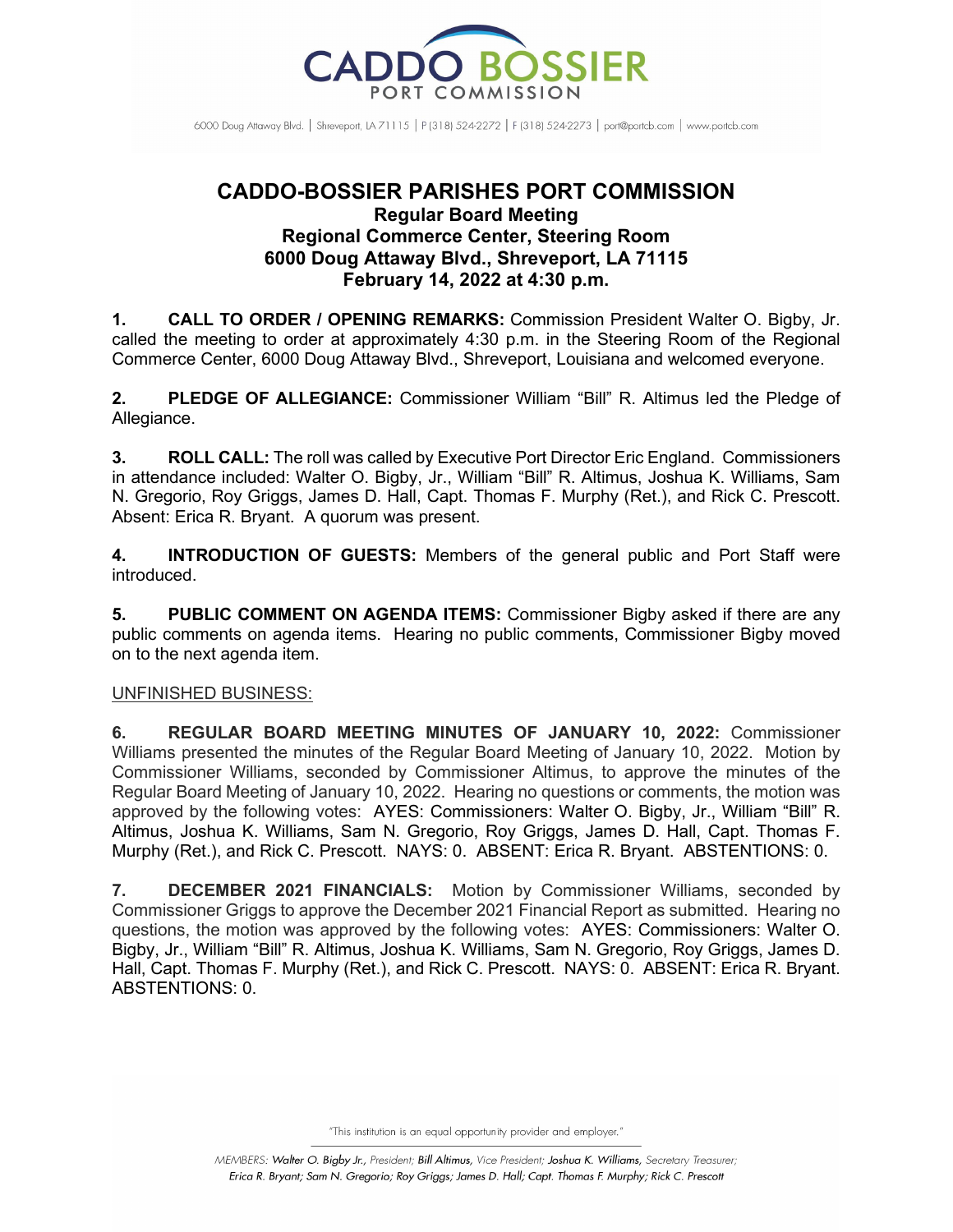## NEW BUSINESS:

**8. RESOLUTION NO. 3 OF 2022:** A RESOLUTION AUTHORIZING THE LEASE OF CERTAIN PROPERTY OWNED BY THE CADDO-BOSSIER PARISHES PORT COMMISSION TO BIA ENERGY OPERATING COMPANY, LLC AND TO OTHERWISE PROVIDE WITH RESPECT THERETO. (Published in its entirety on February 20, 2022 in *The Times*.)

Mr. England noted that according to state law, a resolution must be approved to authorize the lease of property to Bia Energy. It is recommended for approval. Motion by Commissioner Hall, seconded by Commissioner Murphy to approve Resolution No. 3 as presented. The motion was approved by the following votes: AYES: Commissioners: Walter O. Bigby, Jr., William "Bill" R. Altimus, Joshua K. Williams, Roy Griggs, James D. Hall, Capt. Thomas F. Murphy (Ret.), and Rick C. Prescott. NAYS: 0. ABSENT: Erica R. Bryant. ABSTENTIONS: Sam N. Gregorio.

**9. RESOLUTION NO. 4 OF 2022:** A PRELIMINARY RESOLUTION AUTHORIZING THE CADDO-BOSSIER PARISHES PORT COMMISSION, STATE OF LOUISIANA, TO INCUR DEBT AND ISSUE NOT TO EXCEED FIVE HUNDRED MILLION DOLLARS (\$500,000,000) AGGREGATE PRINCIPAL AMOUNT OF TAXABLE AND/OR TAX-EXEMPT REVENUE BONDS (PROJECT SCOPINI ISLAND), IN ONE OR MORE SERIES, PROVIDING FOR THE EMPLOYMENT OF PROFESSIONALS; MAKING APPLICATION TO THE LOUISIANA STATE BOND COMMISSION; AND OTHERWISE PROVIDING WITH RESPECT THERTO.

The following resolution was offered by Commissioner Roy Griggs and seconded by Commissioner Rick C. Prescott:

## **RESOLUTION NO. 4 of 2022**

**A PRELIMINARY RESOLUTION AUTHORIZING THE CADDO-BOSSIER PARISHES PORT COMMISSION, STATE OF LOUISIANA, TO INCUR DEBT AND ISSUE NOT TO EXCEED FIVE HUNDRED MILLION DOLLARS (\$500,000,000) AGGREGATE PRINCIPAL AMOUNT OF TAXABLE AND/OR TAX-EXEMPT REVENUE BONDS (PROJECT SCOPINI ISLAND), IN ONE OR MORE SERIES, PROVIDING FOR THE EMPLOYMENT OF PROFESSIONALS; MAKING APPLICATION TO THE LOUISIANA STATE BOND COMMISSION; AND OTHERWISE PROVIDING WITH RESPECT THERETO.**

**WHEREAS**, the Caddo-Bossier Parishes Port Commission (the "**Issuer**"), a political subdivision and commission created pursuant to the provisions of Chapter 37 of Title 34 of the Louisiana Revised Statutes of 1950, as amended (the "**Act**"), is authorized and empowered under the laws of the State of Louisiana, including particularly La. R.S. 34:3158 *et seq.*, and other applicable laws of the State of Louisiana (the "**State**"), is authorized to issue tax exempt and/or taxable revenue bonds or notes for the purpose of developing commerce and industry in Caddo and Bossier Parishes (the "**Port Area**"); and

**WHEREAS**, pursuant to the Act, the Issuer desires, at the direction of Forever Energy Inc. and/or its designated affiliated entity Forever Energy, LLC (the "**Company**"), subject to the approval of the terms and conditions and opinions as to the legality of the transaction satisfactory to the Issuer, following all procedures and obtaining all legally required approvals and upon appropriate indemnifications satisfactory to the Issuer, to issue its taxable and/or tax-exempt Revenue Bonds, in one or more series, in an amount not exceeding Five Hundred Million Dollars (\$500,000,000) (the "**Bonds**") for the purposes of: (i) financing the costs of the acquisition and development of property and facilities for the manufacturing, processing, production and distribution of solar energy battery storage systems for residential, commercial and industrial markets, to be located within the Port Area (the "**Project**") for the benefit of the Company within the jurisdiction of the Issuer; and (ii) paying the costs of issuance of the Bonds; and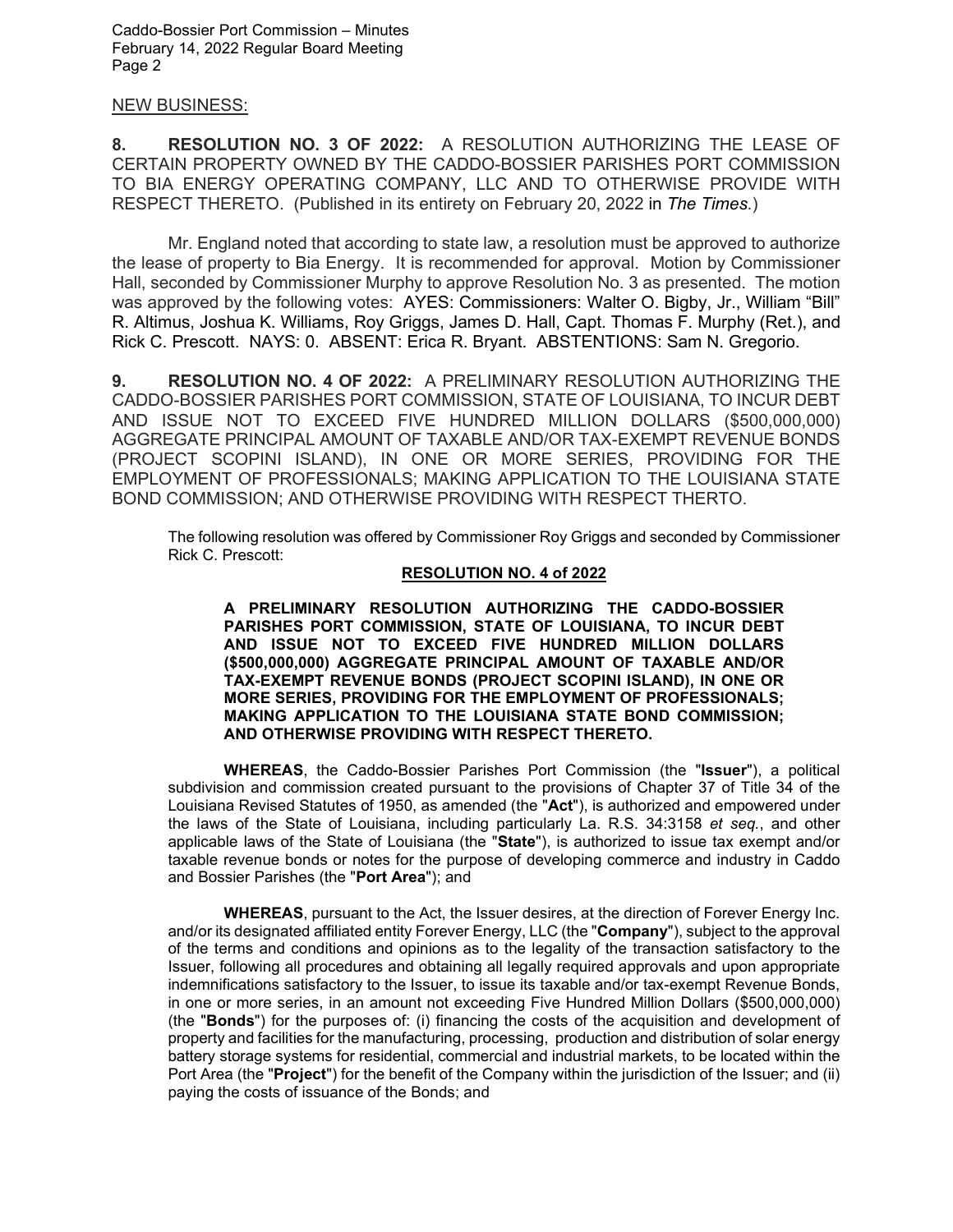**WHEREAS**, pursuant to the Act, property acquired by the Issuer in connection with the issuance of bonds is exempt from ad valorem tax and the Issuer is permitted to require a payment in lieu of tax ("**PILOT**") in an amount not exceeding what the ad valorem tax would have been; and

**WHEREAS**, the Issuer desires to provide a favorable PILOT and other incentives described in the documents to be approved pursuant hereto as an incentive to the Company to develop the Project; and

**WHEREAS**, it is now the desire of this Board of Commissioners, acting as the governing authority (the "**Governing Authority**" or "**Board of Commissioners**") of the Issuer, to make formal application to the State Bond Commission (the "**State Bond Commission**") for approval of the Bonds, to authorize any and all additional documents deemed necessary or advisable in furtherance of the Project, and to provide for other matters in connection with the issuance of the Bonds as set forth herein.

**NOW, THEREFORE, BE IT RESOLVED** by the Governing Authority of the Issuer, that:

**SECTION 1. Issuance of Bonds**. The Issuer hereby approves and authorizes the issuance of the Bonds in a principal amount of not to exceed Five Hundred Million (\$500,000,000). The Bonds will be issued on a taxable or tax-exempt basis, in one or more series, for a term of not to exceed thirty (30) years. The Bonds shall bear interest at a fixed or variable rate of interest not to exceed ten percent (10%) per annum. The Bonds will be payable solely from payments to be made by the Company or caused to be made by the Company in accordance with the Transaction Documents (as defined herein).

**SECTION 2. Additional Approvals**. In connection with the issuance of the Bonds, and/or in furtherance of the Project, the Issuer hereby approves and authorizes the President, Vice President, the Executive Port Director and/or Secretary-Treasurer, or any one of them acting independently (individually or collectively, the "**Authorized Representatives**") on behalf of, and in the name of the Issuer and on advice of counsel to the Issuer, to negotiate and prepare documentation in furtherance of the Project including, without limitation, a Trust Indenture, by and among the "**Trustee**" as designated therein, the Issuer, and the Company (the "**Trust Indenture**"), in one or more Lease Agreements between the Issuer and the Company (the "**Lease Agreement**"); and any and all additional security documents, collateral agreements, certificates and other documentation deemed necessary, advisable or desirable to promote the development and/or financing of the Project (collectively referred to herein as the "**Transaction Documents**"). It is contemplated that the Lease Agreement (or lease revenues therefrom) and other Transaction Documents will be assigned to the Trustee under the terms of the Trust Indenture for the benefit of the holders of the Bonds.

**SECTION 3. Execution and Delivery of Documents**. Upon completion of negotiations and determination of the terms of the Lease Agreement, the Authorized Representatives shall present the form of the Lease Agreement and authorization of other Transaction Documents to this Board of Commissioners for final approval. Such approval may be in the form of a "parameters" approval with authorization for the Authorized Representatives to complete the final forms within approved parameters or as otherwise authorized by this Board of Commissioners.

**SECTION 4. Louisiana State Bond Commission Approval/Volume Cap**. In connection with the issuance of the Bonds, the Authorized Representatives are hereby authorized to apply to the State Bond Commission for approval of the issuance of the Bonds. A certified copy of this Resolution shall be forwarded to the State Bond Commission by Bond Counsel (defined below), together with a letter requesting the prompt consideration and approval of the application. In connection with the application to the State Bond Commission, and upon advice of Bond Counsel, the Authorized Representatives are further authorized to apply for an allocation of State volume cap should it be determined that the Bonds or any portion thereof be eligible for designation as "**Exempt Facility Bonds**" or other tax-exempt designation requiring a State volume cap allocation under the Internal Revenue Code.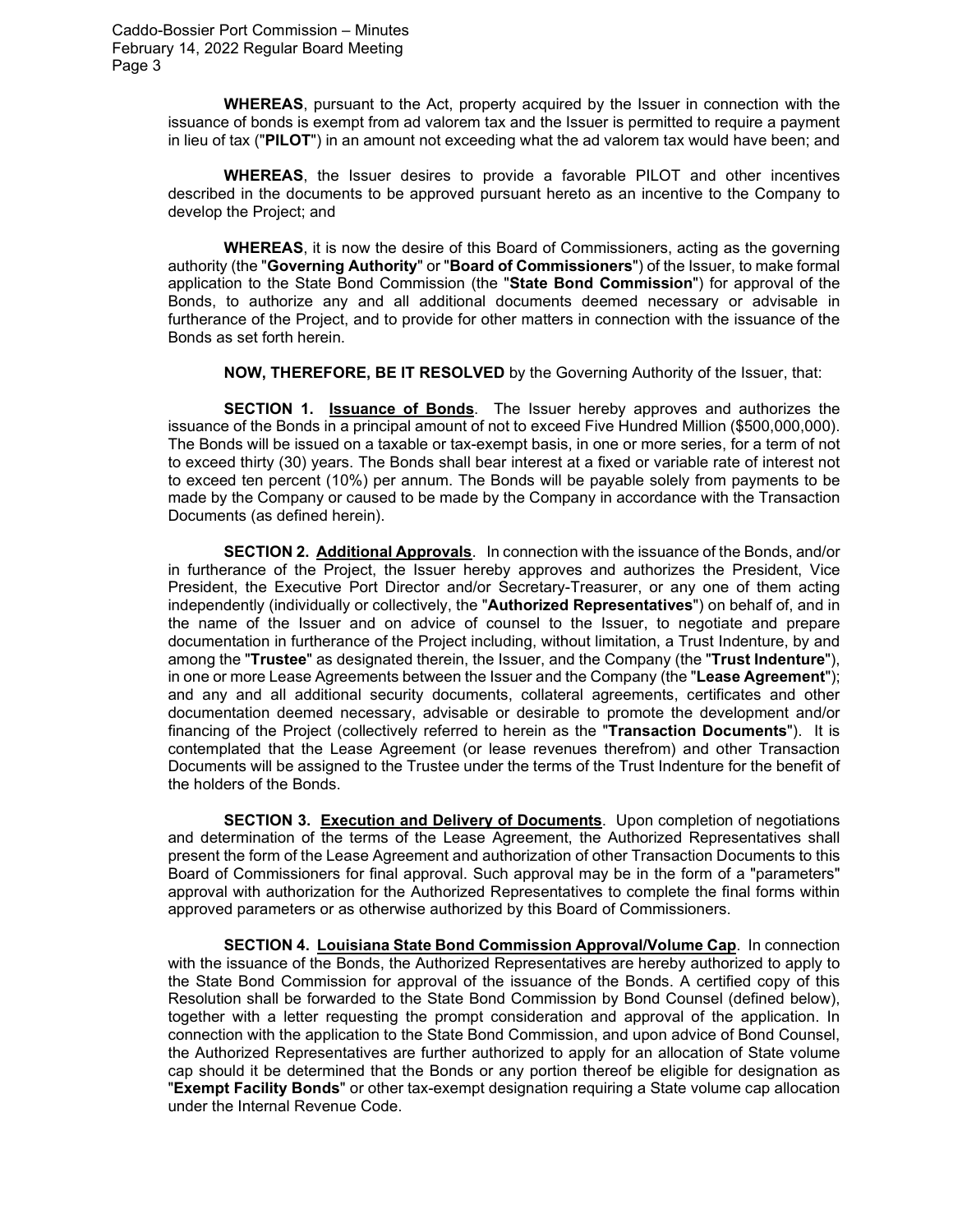**SECTION 5. Bond Counsel**. This Governing Authority finds and determines that a real necessity exists for the employment of bond counsel in connection with the issuance of the Bonds. Boles Shafto, LLC, of Monroe, Louisiana is hereby appointed as Bond Counsel ("**Bond Counsel**") to do and perform comprehensive legal and coordinate professional work as bond counsel with respect to the issuance and sale of the Bonds. Said Bond Counsel shall prepare and submit to this Governing Authority for adoption all of the proceeding's incidental to the authorization, issuance, sale and delivery of such Bonds, and shall furnish its opinions covering the legality of the issuance of the Bonds. The fee of Bond Counsel shall be fixed at a sum not exceeding the maximum fee allowed by the Attorney General of the State of Louisiana's fee schedule for comprehensive, legal and coordinate professional work in connection with the issuance of revenue bonds and based on the amount of the Bonds actually issued, sold, delivered and paid for, plus "out-of-pocket" expenses, said fees to be contingent upon the issuance, sale and delivery of said Bonds. A certified copy of this Resolution shall be submitted to the Attorney General of the State of Louisiana for his written approval of said employment and of the fees herein designated.

**SECTION 6. Municipal Advisor**. The Issuer hereby retains Sisung Securities Corporation, New Orleans, Louisiana, Registered Municipal Advisors, to act as its Independent Registered Municipal Advisor ("**IRMA**") pursuant to the provisions of the Dodd-Frank Wall Street Reform and Consumer Protection Act and the Final Rule adopted by the Securities and Exchange Commissioners on September 20, 2013 and the adopted final release (the "**Release**") for the purpose of providing advice on structure, timing, terms and other matters relating to the Bonds, upon which the Issuer may rely. The fee for such services shall be payable solely from the proceeds of the Bonds and the amount thereof shall be subject to approval by the Issuer and subject to the approval of the State Bond Commission. The Issuer or the Municipal Advisor may terminate this retention at any time upon written notification to the other party.

**SECTION 7. Bond Purchase Agreement.** If deemed necessary upon advice of Bond Counsel and the Municipal Advisor, an Authorized Representative (any of them acting alone) is hereby authorized and directed to enter into, execute and deliver a Bond Purchase Agreement or such other equivalent document as may be necessary to contract the sale of the Bonds to the purchasers thereof (the "**Bond Purchase Agreement**"), in such form as the Authorized Representative deems appropriate upon advice of Bond Counsel; provided however, that no Bond Purchase Agreement shall be executed until the State Bond Commission's approval is first obtained.

**SECTION 8. Professionals to Proceed**. Bond Counsel is hereby authorized and directed to proceed with the issuance of the Bonds and Bond Counsel is authorized and directed to prepare necessary documents appertaining thereto and to present them for further action by this Governing Authority.

**SECTION 9. Other Professionals.** Should it be necessary to engage other professionals, the Executive Port Director shall be authorized to engage such professionals provided the contracts employing such professionals shall be promptly submitted to this Governing Authority.

**SECTION 10. Declaration of Official Intent**. Prior to the delivery of the Bonds, the Company anticipates that it may pay a portion of the costs of the Project from available funds subsequent to the date which is sixty (60) days prior to the date hereof. Upon the issuance of the Bonds, the Issuer reasonably expects to reimburse any such expenditures of other available funds from a portion of the proceeds of the Bonds. Any such allocation of proceeds of the Bonds for reimbursement will be with respect to capital expenditures (as defined in Reg. 1.150-1(b)) and will be made upon the delivery of the Bonds and not later than eighteen (18) months after the later of (i) the date such expenditure was paid or (ii) the date on which the Project was placed in service (but in no event no more than three (3) years after the date of the original expenditure of such monies). This Section is intended to be a declaration of official intent within the meaning of Reg. 1.150-2.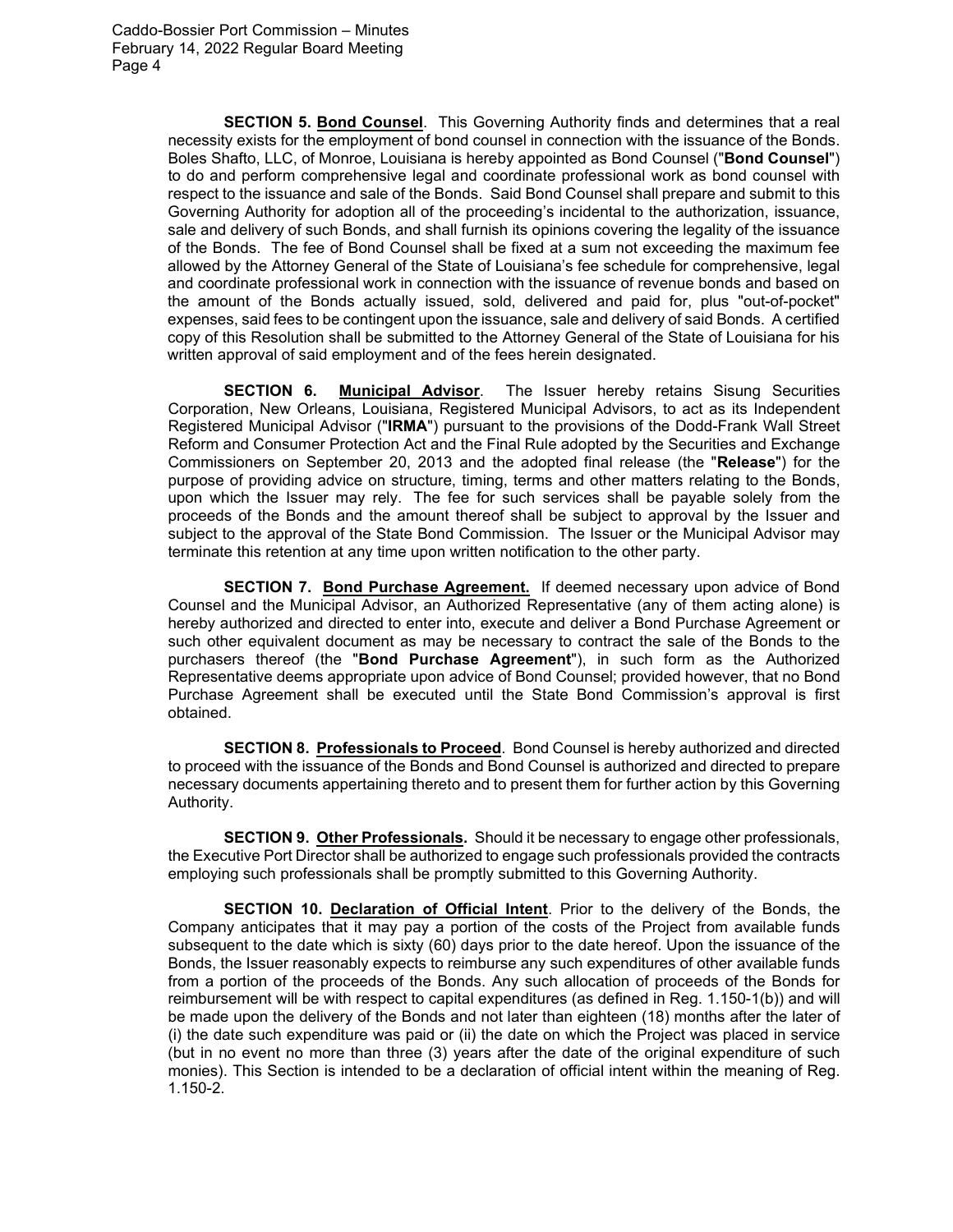> **SECTION 11**. **Confidentiality.** In the course of active negotiations with the Company, the Executive Port Director is hereby authorized to make any determinations as to confidentiality in accordance with Act No. 175 of the 2018 Regular Session of the Louisiana Legislature as enacted in Title 44, Section 22.1 of the Louisiana Revised Statutes (La R.S. 44:22.1).

> **SECTION 12. State Bond Commission Swap Policy**. By virtue of applicant/issuer's application for, acceptance and utilization of the benefits of the Louisiana State Bond Commission's approval(s) resolved and set forth herein, it resolves that it understands and agrees that such approval(s) are expressly conditioned upon, and it further resolves that it understands, agrees and binds itself, its successors and assigns to, full and continuing compliance with the "State Bond Commission Policy on Approval of Proposed Use of Swaps, or other forms of Derivative Products Hedges, Etc.", adopted by the Commission on July 20, 2006, as to the borrowing(s) and other matter(s) subject to the approval(s), including subsequent application and approval under said Policy of the implementation or use of any swap(s) or other product(s) or enhancement(s) covered thereby.

> **SECTION 13. Effective Date.** This Resolution shall become effective immediately upon adoption hereof.

Approved as to legal form and content: */s/ Dannye W. Malone*\_\_\_\_\_\_\_\_\_\_\_\_\_\_ Dannye W. Malone 2/09/2022\_\_\_\_\_\_\_\_\_\_\_\_\_\_\_\_\_\_\_\_\_\_\_ Date

This Resolution having been submitted to a vote, the vote thereon was:

YEAS: Commissioners: Walter O Bigby, Jr.; William "Bill" R. Altimus; Joshua K. Williams; Sam N. Gregorio; Roy Griggs; James D. Hall; Thomas F. Murphy; and Rick C. Prescott. NAYS: ABSTAIN: None ABSENT: Erica R. Bryant

And the resolution was declared adopted on this, the  $14<sup>th</sup>$  day of February, 2022.

*/s/ Eric England*\_\_\_\_\_\_\_\_\_\_\_\_ */s/ Walter O. Bigby, Jr.*\_\_\_\_\_\_\_\_ **Eric England, Walter O. Bigby, Jr., Executive Port Director President** 

**CERTIFICATE** 

I hereby certify that the above and foregoing is a true and correct copy of the Resolution adopted at a Regular Meeting of the Caddo-Bossier Parishes Port Commission held on the 14<sup>th</sup> day of February, 2022, in which a quorum was present and voting, and that the Resolution adopted is still in full effect and has not been rescinded or revoked.

Signed at Shreveport, Louisiana on the 15th day of February, 2022.

*/s/ Eric England*\_\_\_\_\_\_\_\_\_\_\_\_\_\_\_\_\_\_\_\_ **Eric England, Executive Port Director**

Mr. England stated Resolution No. 4 of 2022 is the preliminary resolution for the issuance of a conduit type bond for Project Scopini Island in the amount not to exceed five hundred million dollars. It is recommended for adoption. Motion by Commissioner Griggs, seconded by Commissioner Prescott to approve Resolution No. 4 of 2022 as submitted. Hearing no questions,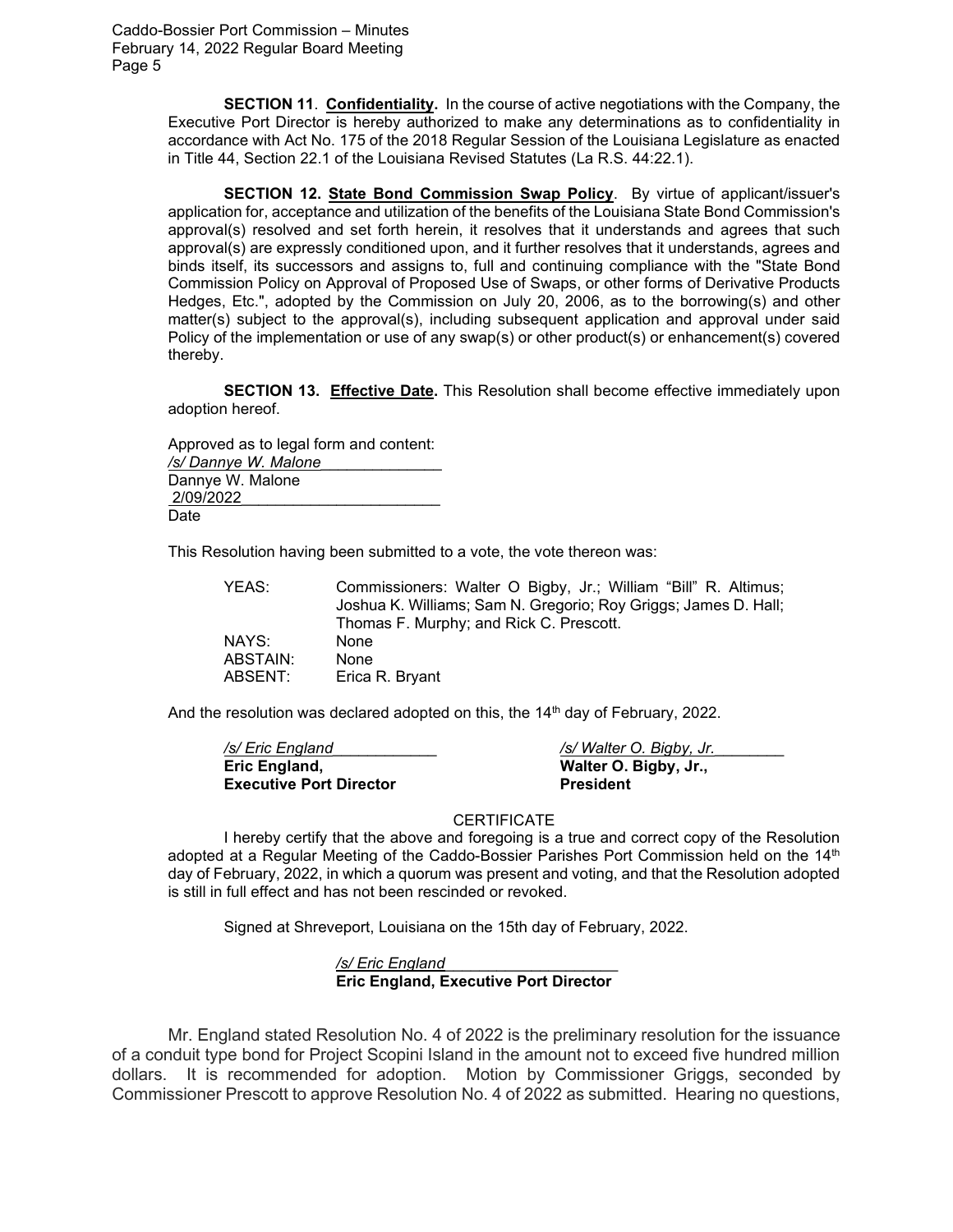the motion was approved by the following votes: AYES: Commissioners: Walter O. Bigby, Jr., William "Bill" R. Altimus, Joshua K. Williams, Sam N. Gregorio, Roy Griggs, James D. Hall, Capt. Thomas F. Murphy (Ret.), and Rick C. Prescott. NAYS: 0. ABSENT: Erica R. Bryant. ABSTENTIONS: 0.

**10. COMMITTEE ASSIGNMENT REPORT:** Commissioner Bigby stated in accordance with the Port Commission By-Laws, an Audit Committee and a Personnel Committee need to be appointed. The Chairman of the Audit Committee is chaired by the Secretary/Treasurer, Commissioner Williams. Commissioner Bigby wished to appoint Commissioners Bryant and Hall to this committee. As for the Personnel Committee, Commissioner Bigby recommended the appointment of Commissioner Bryant as Chairwoman and name Commissioners Altimus, Hall, and Prescott to the committee. Motion by Commissioner Altimus, seconded by Commissioner Gregorio to approve the committee appointments as presented. Hearing no questions, the motion was approved by the following votes: AYES: Commissioners: Walter O. Bigby, Jr., William "Bill" R. Altimus, Joshua K. Williams, Sam N. Gregorio, Roy Griggs, James D. Hall, Capt. Thomas F. Murphy (Ret.), and Rick C. Prescott. NAYS: 0. ABSENT: Erica R. Bryant. ABSTENTIONS: 0.

**11. PORT DIRECTOR'S REPORT:** Mr. England provided an update on various activities and projects.

**12. EXECUTIVE SESSION:** TO DISCUSS A PERSONNEL MATTER PURSUANT TO LOUISIANA REVISED STATUTES 42:17 (A)(1).

Commissioner Bigby entertained a motion to move into Executive Session. Motion by Commissioner Hall, seconded by Commissioner Altimus to move into Executive Session at approximately 4:46 p.m. The motion was approved by the following votes: AYES: Commissioners: Walter O. Bigby, Jr., William "Bill" R. Altimus, Joshua K. Williams, Sam N. Gregorio, Roy Griggs, James D. Hall, Capt. Thomas F. Murphy (Ret.), and Rick C. Prescott. NAYS: 0. ABSENT: Erica R. Bryant. ABSTENTIONS: 0.

Commissioner Bigby asked all guests and Port staff, except Mr. England and General Counsel, Dannye W. Malone, to leave the room and stated that everyone would be asked to rejoin the meeting at the conclusion of the Executive Session.

At approximately 4:54 p.m., Commissioner Bigby asked for a motion to reconvene into Regular Session. Motion by Commissioner Altimus and seconded by Commissioner Gregorio. The motion was approved by the following votes: AYES: Commissioners: Walter O. Bigby, Jr., William "Bill" R. Altimus, Joshua K. Williams, Sam N. Gregorio, Roy Griggs, James D. Hall, Capt. Thomas F. Murphy (Ret.), and Rick C. Prescott. NAYS: 0. ABSENT: Erica R. Bryant. ABSTENTIONS: 0.

**13. DISPOSITION OF PERSONNEL MATTER:** Commissioner Bigby noted the Board met in Executive Session to discuss the personnel matter. Based upon the discussions in Executive Session, Commissioner Bigby entertained a motion to grant the employee's request under Section 7.13 of the Employee Handbook. Motion by Commissioner Griggs and seconded by Commissioner Prescott. The motion was approved by the following votes: AYES: Commissioners: Walter O. Bigby, Jr., William "Bill" R. Altimus, Joshua K. Williams, Sam N. Gregorio, Roy Griggs, James D. Hall, Capt. Thomas F. Murphy (Ret.), and Rick C. Prescott. NAYS: 0. ABSENT: Erica R. Bryant. ABSTENTIONS: 0.